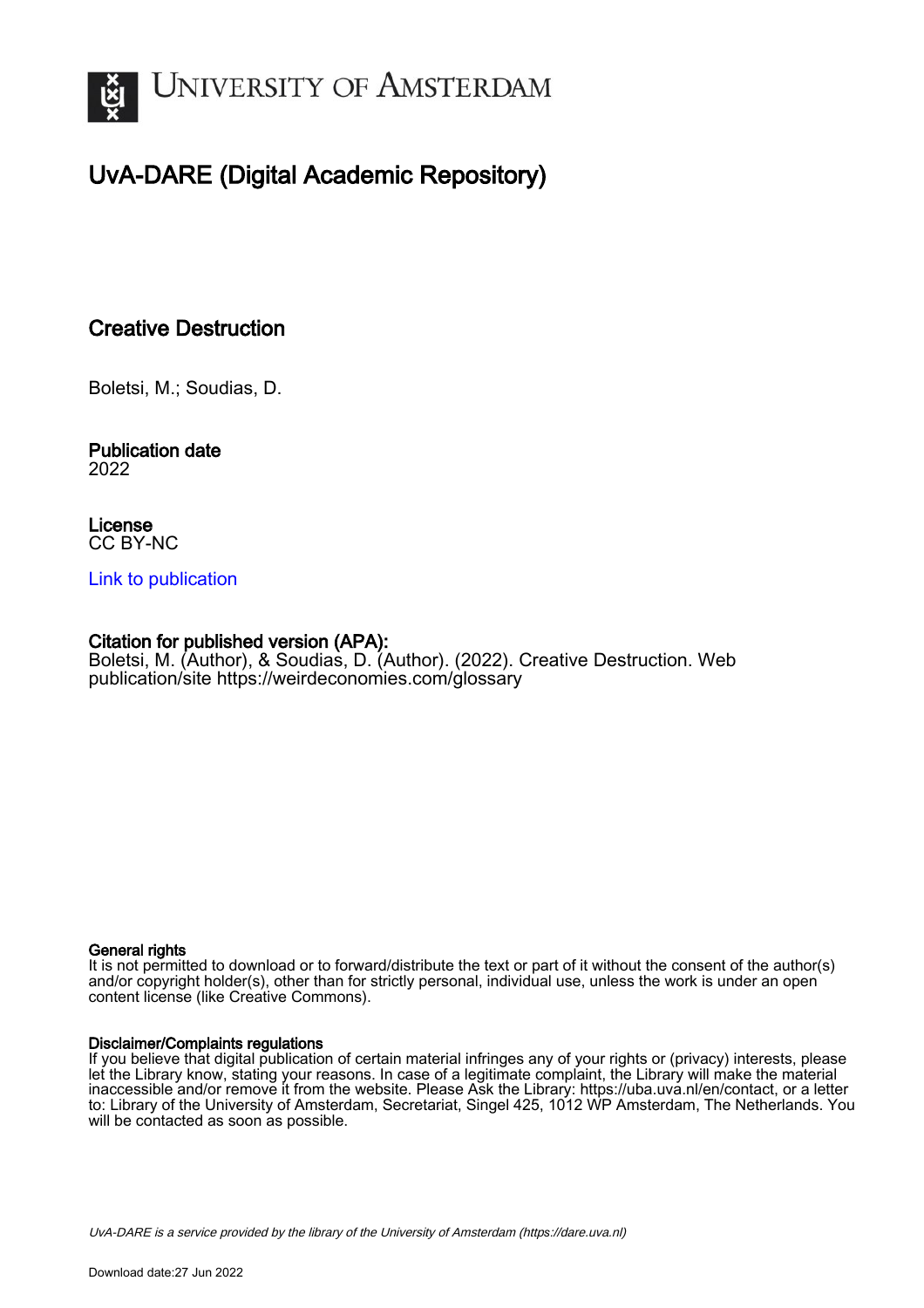#### [GLOSSARY](https://weirdeconomies.com/glossary)

## Creative Destruction

ADDED

14 March 2022

#### AUTHOR

### Maria [Boletsi](https://weirdeconomies.com/stakeholders/maria-boletsi), Dimitris [Soudias](https://weirdeconomies.com/stakeholders/dimitris-soudias)

<span id="page-1-0"></span>For Schumpeter, the future of capitalism was bleak. Threatened by the advancement of bureaucracy, rationalization, and drab routine, he was fearful capitalism would fall prey to its very successes and self-destruct, giving way to socialism. Schumpeter's valorization of "creative destruction"—and its protagonist hero, the entrepreneur—can be read as an effort to warrant capitalism's survival. A competitive individual with prodigious traits, the entrepreneur perpetually infuses uncertainty into the capitalist system, motivated by "the will to conquer: the impulse to fight, to prove oneself superior to others, to succeed for the sake, not of the fruits of success, but of success itself" (Schumpeter, [1](#page-2-0)934: 93). $^{\rm 1}$  Here, creative destruction is precisely the process by which the innovation of new products, services, and economic structures makes previous ones obsolete. The Schumpeterian entrepreneur does not compete within a market to satisfy demand, but invents new markets, changes the market's rules, and creates desires. The creative destruction he engages in dismantles structures *from within*, to consolidate—rather than overcome capitalism.

<span id="page-1-2"></span><span id="page-1-1"></span>Sitting in uneasy juxtaposition with Schumpeter's entrepreneur, is another destructive figure that had already emerged from the writings of Walter Benjamin. In contrast to capitalism's "creative destroyer," Benjamin's "destructive character" in his homonymous essay (1931)<sup>[2](#page-2-1)</sup> refuses to attach a productive end to destruction. The destructive character is not a creator: "the only work he avoids is creative" (542). He destroys in order to clear the way, without a program for the future: "No moment can know what the next will bring" (542). Benjamin's destroyer carries the spirit of the avant-garde, posing as "barbarians storming the gates" of bourgeois capitalist culture from the outside or its margins (Vaneigem 1999, 20).<sup>[3](#page-2-2)</sup> Schumpeter's creative destroyer destroys in order to preserve and fortify a system that feeds on uncertainty, thereby precluding any alternative future. Benjamin's destroyer mobilizes destruction to open up possible futures. Destroying is not an end, but a means of undoing or derailing a fixed course to construct the redemptive possibility of the *otherwise*: an otherwise that could be located beyond capitalism. Benjamin's destroyer renounces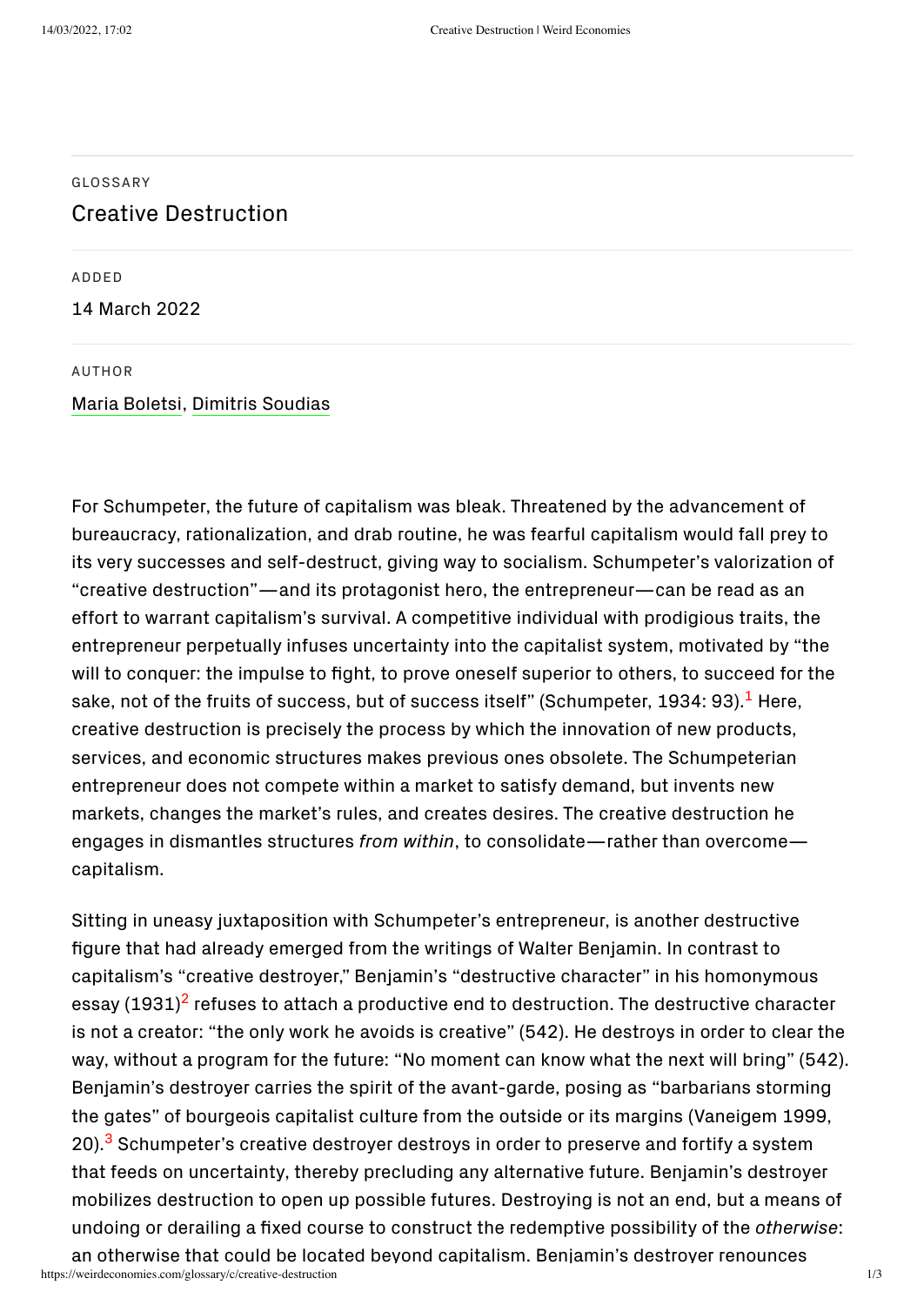# 14/03/2022, 17:02 Creative Destruction | Weird Economies

control over the future. Without an explicit political project, his destructive act is subject to misunderstandings. In fact, not only has he "no interest in being understood" but even

"provokes" misunderstanding, "just as oracles," Benjamin writes, "those destructive institutions of the state, provoked it" (542).

Could Schumpeter's destroyer stand as one of the possible 'misunderstandings' of Benjamin's destructive modern oracle? Misunderstanding is a destructive act. As such, it can work to conserve someone's worldview and eclipse difference, when one, for example, reads a text only to confirm what they want to see and already know; but it can also activate a text's open, centrifugal character, by steering it towards unexpected futures. In the latter scenario, misunderstanding safeguards the possibility that a text does not remain identical to itself, but can have unexpected afterlives. Benjamin's text takes that risk by being open to misunderstandings. By contrast, Schumpeter welcomes destruction as a means of preventing the 'text' of capitalism from being 'misunderstood' by a bureaucratic and managerial logic that ends up producing its other: socialism. His creative destroyer, the entrepreneur, restores and safeguards what he considers capitalism's 'correct' reading and its sole future.

When seen as a refusal to read a text the way it's supposed to be understood: misunderstandings can produce difference. Today, one may ask whether the totalizing 'text' of neoliberal capitalism at all allows for the possibility of misunderstanding in that sense. How can we read *with* Schumpeter's creative destruction, *against* him? How can we misunderstand creative destruction from 'within' not as a consolidation of capitalism, but a prefiguration of a radical 'outside'? If Benjamin's destroyer can destroy, knowing that there is still a potential "outside" position that can be occupied, in our neoliberal present, what would it take to *actively misread* a text of which we are part and by which we are written as subjects? The contemporary subject's task might just be to seek ways of misunderstanding capitalism, by actively *misreading* this all-encompassing text we partake in, in the hope of weirding its premises and opening up spaces of difference from within.

Next *[Credit](https://weirdeconomies.com/glossary/c/credit)* →

← Back to *[Glossary](https://weirdeconomies.com/glossary)*

<span id="page-2-0"></span><sup>1.</sup> Schumpeter, J.A. (1934) *The Theory of Economic Development: An Inquiry Into Profits, Capital, Credit, Interest, and the Business Cycle.* New Jersey: Transaction. [↩](#page-1-0)

<span id="page-2-1"></span><sup>2.</sup> Benjamin, W. (2005). *Selected Writings. Vol. 2, bk. 2, 1931–1934.* Ed. Michael W. Jennings, Howard Eiland, and Gary Smith. Cambridge, MA: Harvard University Press.  $\leftrightarrow$ 

<span id="page-2-2"></span><sup>3.</sup> Vaneigem, R. (1999). *A Cavalier History of Surrealism*. Trans. Donald Nicholson-Smith. Edinburgh: AK Press.  $\leftrightarrow$